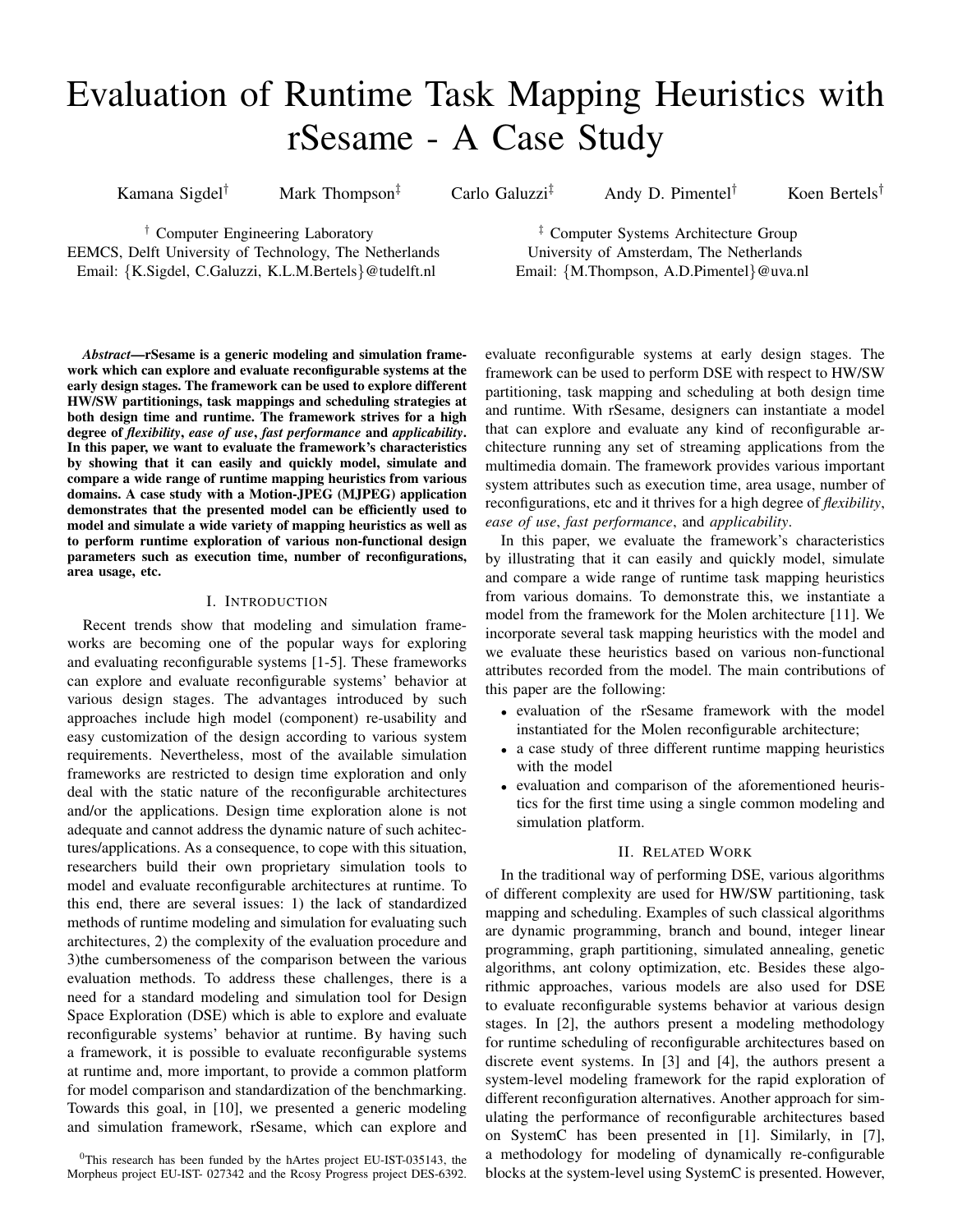all these approaches are limited to design time exploration and only deal with the static nature of the architecture and/or the applications. To address the dynamic nature of dynamic reconfigurable systems, decisions made only at design time are not adequate and cannot address all runtime system conditions. There are few attempts which combine design time exploration together with runtime management, presented in [5] [6] and try to evaluate the system at both stages. However, these methodologies are mostly restricted to the MPSoC domain and do not address the reconfigurable system domain. Unlike existing approaches, we focus on designing a system-level modeling and simulation framework for the exploration and the evaluation of reconfigurable architectures at early design stages. We make a first attempt to present a generic framework which can evaluate reconfigurable systems at *design time* as well as at *runtime*.

#### III. RSESAME OVERVIEW

The rSesame framework is built upon the Sesame framework [9]. Sesame is a modeling and simulation platform for system level DSE targeting streaming applications from the multimedia domain. The rSesame is a reconfigurable extension to Sesame, which can be efficiently employed to perform DSE for HW/SW partitioning, task mapping and scheduling at design time as well as at runtime for any reconfigurable systems. The framework strives for several key features such as *flexibility*, *ease of use*, *fast performance* and *applicability*. The rSesame framework allows an application task to be modeled either as a HW, SW or as a *pageable* task. A HW/SW task is always mapped onto the reconfigurable hardware component/microprocessor, while a *pageable* task can be mapped on either of these resources. Task assignment to the SW, HW and pageable categories is done at design time. At runtime, these tasks are mapped onto their corresponding resources based on time, resources and conditions of the system.

We use Kahn Process Network (KPN) [12] at the granularity of coarse-grain tasks for application modeling. Each KPN process contains functional application code instrumented with annotations that generate Read, Write and Execute events describing the actions of the process. The generated traces are forwarded onto the architecture layer using an intermediate mapping layer which consists of Virtual Processors (VPs) to schedule these traces. Along with the VPs, the mapping layer contains a Runtime Mapping Manager (RMM) that deals with the runtime mapping of the applications on the architecture. Depending on current system conditions, the RMM decides where and when to forward these events. To support its decision making, the RMM employs an arbitrary set of user-defined policies for runtime mapping which can simply be plugged in and out of the RMM. The RMM also collaborates with other architectural components to gather architectural information. The architecture layer in the framework models the architectural resources and constraints. These architectural components are constructed from generic building blocks provided by a library, which contains components for processors, memories, on-chip network components, etc. As a result, any kind of reconfigurable architecture can be constructed from these generic components. Besides the regular parameters such as computation and communication delays, other architectural parameters like reconfiguration delay and area for the reconfigurable architecture, can

be provided as extra information to these components. More information on the rSesame framework can be found in [10].

## IV. CASE STUDY

In this section, we describe a case study to show the characteristics of the rSesame framework tested on a real reconfigurable architecture by evaluating and comparing different runtime mapping heuristics based on various design attributes.

## *A. Model Instantiation*

In order to carry out the evaluation, we instantiate a model from the rSesame framework for the Molen reconfigurable architecture. The rSesame framework is not restricted to a specific kind of architectures and it can be deployed to evaluate any reconfigurable architecture. The Molen architecture is just considered as an example of such an instance. The Molen [11] is an established norm for the polymorphic processor paradigm incorporating a General Purpose Processor (GPP) and a Reconfigurable Processor (RP) such as an FPGA. The RP is used to accelerate code fragments from applications in a processor/co-processor fashion. The RP consists of one or more Custom Computing Units (CCUs), each representing a hardware implementation of a task. Application tasks can be executed either on the GPP (as regular compiled microprocessor code) or on the RP (as a hardware IP core) or on both.



Fig. 1. A Model instantiated from the rSesame framework that can facilitate runtime task mapping for the Molen reconfigurable architecture

Fig 1 depicts the model instantiation that can perform runtime task mapping for the Molen architecture. In the model, CCUs and the GPP are modeled as architectural layer components. A Resource Manager (RM) is added to monitor which CCUs are *configured* and to keep track of the architectural resource information (e.g. available area). The RMM collaborates with the RM to gather architectural information such as free resources. The arbiter is modeled as an architectural component and performs synchronization between the GPP and the RP, which supports either mutual exclusive operation of GPP and RP (traditional co-processor model) or parallel operation.

## *B. Experimental Setup*

We consider a Motion-JPEG (MJPEG) encoder application as a case study. The corresponding KPN graph is shown in Fig 2. The application model consists of two implementations (MJPEG1 and MJPEG2) of the MJPEG application. MJPEG1 operates on the blocks (partially) in parallel (see the 4 DCT/Q streams in the top part of Fig. 2), whereas MJPEG2 operates on the blocks sequentially (bottom part of Fig. 2). MJPEG1 and MJPEG2 are combined together in order to create an example of dynamic application. MJPEG2 can be considered as a sporadic application that appears in the system randomly and competes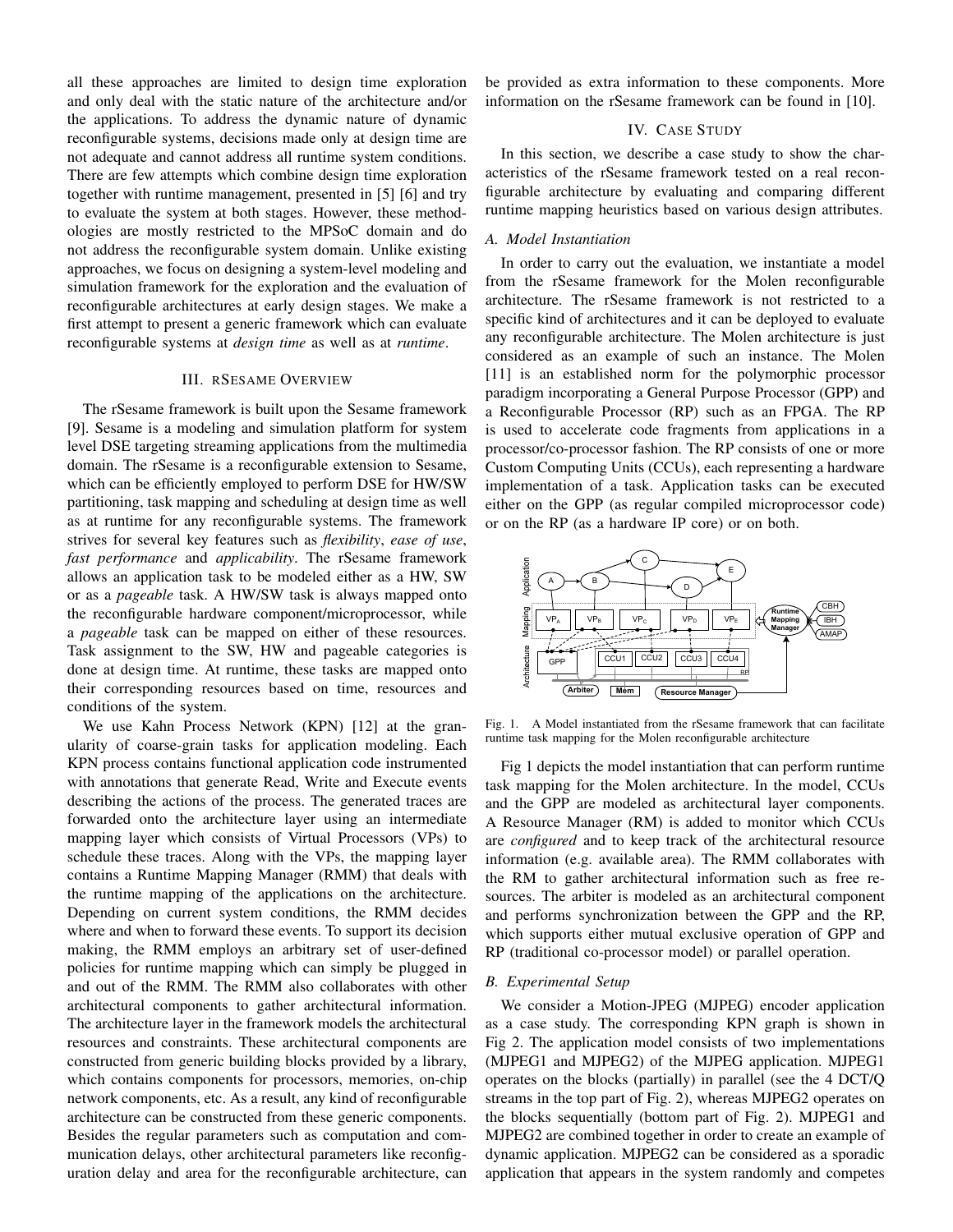with MJPEG1 for the resources. This behavior is implemented in such a way that at a certain point in time MJPEG2 starts encoding a frame simultaneously with MJPEG1.



Fig. 2. Application Model

We created a Molen architecture model with 18 CCUs, one for each task. Note that the number of CCUs is a parameter that a designer can define based on the number of pageable and HW tasks. For this experiment, we consider all tasks as pageable to fully exploit runtime mapping by deciding *where* and *when* to map them at runtime. We assume that no task can have a size larger than the total FPGA area. All CCUs may not fit on the RP at once because of area constraints. Nonetheless, they can execute on the RP after the reconfiguration. We use estimated values of computational latency (for the GPP and the CCUs), area occupancy (on the FPGA) and reconfiguration delay for each task. No delay is associated with the RMM, the RM or with context switching. The main purpose of this case study is to evaluate the framework's characteristics with the use of the instantiated model. Hence, the calibration of the model is left as a future work.

### *C. Task Mapping Heuristics*

Our framework allows easy modification of certain components in the model, while keeping other parts untouched. We illustrate this feature by allowing the designers to experiment with different kinds of runtime application mapping heuristics. The heuristics under consideration have variable complexity with respect to their implementation and the nature of their execution. They were originally defined to be used at different system stages ranging from lower architecture level to OS and higher application levels. This illustrates the *flexibility* of the framework in incorporating different kinds of algorithms from various domains. In the following, we describe the studied heuristics more in detail:

As Much As Possible Heuristic (AMAP): AMAP tries to maximize the use of FPGA area as much as possible [8]. Tasks are mapped onto the RP if area is available, otherwise they are mapped on the GPP. This simple heuristic is being used in resource management in various domains. The implementation of this heuristic is trivial within our model and can be described using only a few lines of code.

Cumulative Benefit Heuristic (CBH): CBH maintains a cumulative benefit (CB) value for each task that represents the amount of time that would have been saved up to that point if the task had always been executed on the RP. Mapping decisions are made based on these values and the available area. For example, if the available area is not sufficient to load the CCU for the current task, CCUs can be swapped if the CB of the current task is higher than that of the to-be-swapped-out set. In [13], this heuristic is used for dynamic coprocessor management of reconfigurable architectures at a low architecture level. The implementation of this heuristic was a little more complicated and resulted with more lines of code than the one of AMAP. Interval Based Heuristic (IBH): IBH divides execution into a sequence of time slices (intervals) for mapping and scheduling. In each interval, execution frequency of each task is counted. Mapping decisions are made based on the frequency count of the previous interval: tasks with the highest frequency count are mapped onto the RP. In [14], this heuristic is used for resource management in a multi-threaded environment at OS level. To implement this heuristic, intervals are marked by inserting a special event in the application model, which is a trivial process within Sesame. Whenever this special event is encountered in the mapping layer, the frequency count is revisited and the task mapping is changed. We chose intervals to coincide with frame boundaries, although they can easily be defined in different ways.

#### V. RESULTS AND EVALUATION

The model provides various useful statistics to the designer, such as total execution time (in terms of simulated cycles), area usage, number of reconfigurations, etc. It also provides various runtime information about the application and the architecture. By observing these statistics, it is possible to gain useful insight into the characteristics of the architecture and the efficiency of the mapping heuristics. In the following, we describe these statistics in more detail.



Fig. 3. DCT Execution snapshot in MJPEG1/MJPEG2 (AMAP) *A. Runtime Information*

This information is recorded as a trace during the model execution. Currently, the model is capable of providing the runtime analysis described in the following:

*Spatial behavior of a task* - The spatial behavior of a task provides an indication whether a pageable task is running as a HW or SW task. This information is vital to check the correctness of the spatial mapping behavior. Fig 3 captures a snapshot of such behavior for three different tasks - DCT2, DCT3 (from MJPEG1) and DCT (from MJPEG2) recorded for the AMAP heuristic. The figure shows that in order to accommodate DCT on the RP, DCT2 (at time  $T_y$ ) and DCT3 (at times  $T_x$  and  $T_z$ ) switched their mapping to SW providing DCT enough area to execute. Such mapping behavior for all the tasks for the entire execution time-line can be retrieved from the model.

*Temporal behavior of a task* - A HW task can further show various behaviors depending on its execution. It can either be in a waiting state, a mapped state, or running state. A HW task is in a waiting state if the task is waiting to be mapped onto the RP. This happens when there is no area available on the RP or in case of a task dependency with other tasks. A HW task is in a mapped state if it is already configured on the RP and it is not currently executing, however, it may execute again. A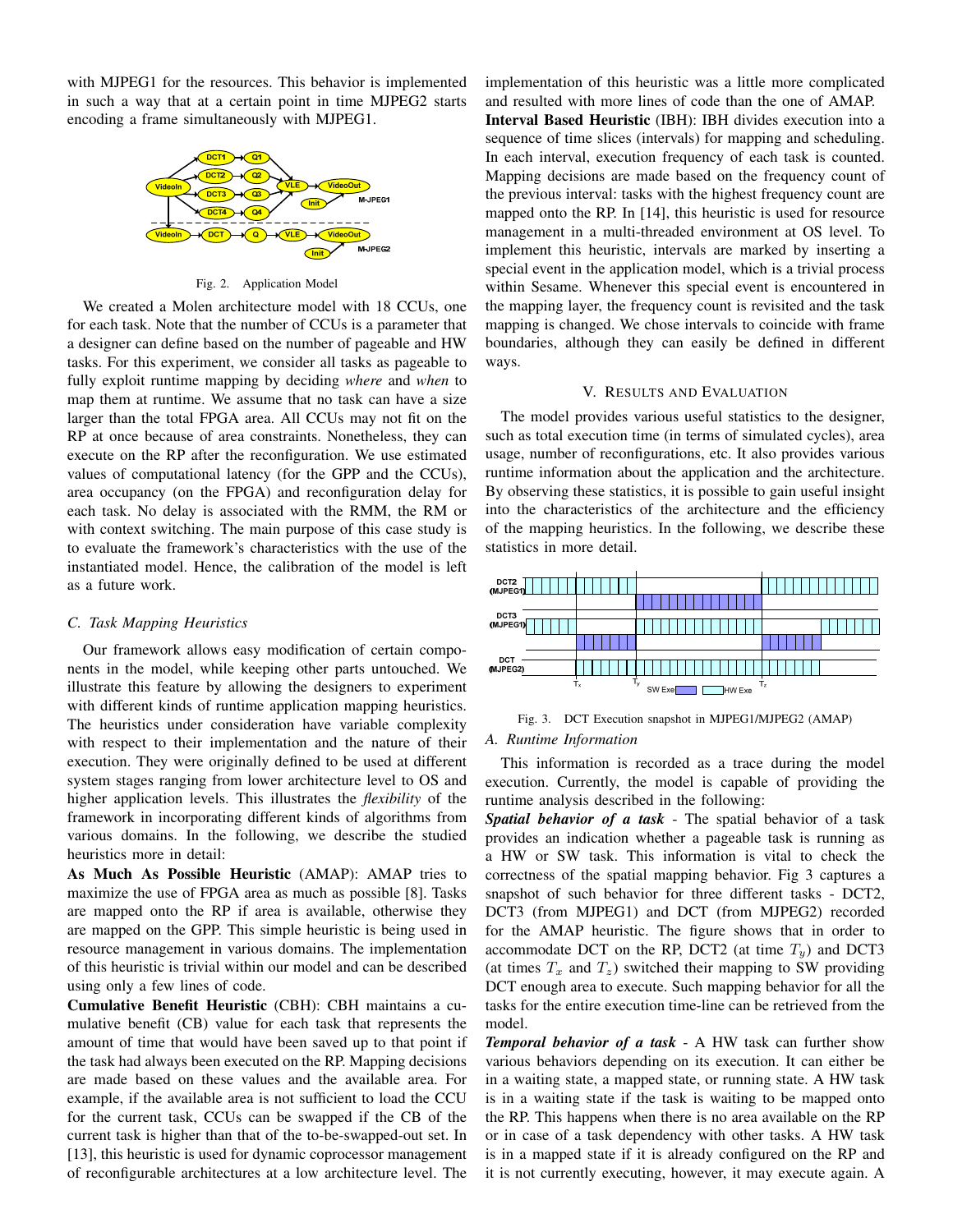HW task is in the running state when the task is actually busy performing execution.



Fig. 4. A FSM showing temporal behavior of a HW task

Fig 4 presents a finite state machine (FSM) showing different states of a HW task, where the numbers 1 to 4 refer to the following state transitions: 1) as soon as area becomes available or task dependency ends, 2) the task execution starts, 3) when other tasks need to be executed, and 4) the task execution finishes but the task may execute again. The mapped state has a reconfiguration delay associated with it. If a task transits from a waiting state to a running state, this delay is considered but if the task is already in the mapped state then this delay is ignored. The performance can be significantly improved by avoiding the former transition. A HW task may or may not enter the waiting state depending on the system conditions. To avoid a task to enter the waiting state due to a lack of area on the RP, the task can be mapped onto the GPP. This decision is made by the specific policy implemented by the RMM and/or by the RM. However, if the waiting state is due to a data dependency, it cannot be avoided. Table I shows a snapshot of the temporal behavior of each HW task during a small period of the application run recorded for the AMAP heuristic. At each execution, the behavior of each HW task is noted as R, M and W which refer to the Running, Mapped and Waiting state respectively. In each row, the state of all the HW tasks is recorded at each execution. As it can be inferred from the table, HW tasks change their state  $(R, M, and W)$  with time as per required by the system. The first row shows that DCT2 and DCT3 are in the running state, DCT1, DCT4 and VideoOut1 (VOut1) are in the mapped state while the other tasks are in the waiting state. The RP has area limitation and as a result, only five tasks can be in the mapped/running state. Moreover, all the Q tasks, VLE1 and VOut1 have a data dependency with DCTs. As a result, other tasks are in the waiting state. In the successive executions, these tasks, in turn, are mapped and run.

Similarly, when DCT4 changes its state from M to R, the reconfiguration is avoided. However, in the case of DCT1, when the state changes from W to R (as it has to pass through mapped state), the reconfiguration delay is added. In the latter case, by saving the first M state (see first row for DCT1 in Table I) for three more executions, this delay can be easily avoided. The mappings can be optimized by understanding and analyzing such behavior. Thus, this information is vital not only to test the correctness of the mapping algorithms but also for their optimization.

Spatial behavior of tasks can also be observed from the table. For example, when MJPEG2 arrives, VideoIn1(VIn1) from MJPEG1 is moved to the GPP (indicated by SW in the table) and DCT from MJPEG2 is mapped onto the RP. This is again due to the area limitation on the RP.

*Number of hardware or software tasks* - It gives information about the total number of tasks being executed on HW and SW at a particular time during the simulation run. Fig 5 shows

TABLE I A SNAPSHOT OF THE TEMPORAL BEHAVIOR OF HW TASKS  $R = RUNNING$ ,  $W =$  WAITING AND  $M =$  Mapped state]  $(AMAP)$ 

|      | VIn 1     | DCT1                    | DCT <sub>2</sub>        | DCT3 | DCT4 | Q1                        | Q <sub>2</sub> | Q <sub>3</sub> | Q4 | VLE1 | VOut 11 | <b>DCT</b> |
|------|-----------|-------------------------|-------------------------|------|------|---------------------------|----------------|----------------|----|------|---------|------------|
|      |           |                         |                         |      |      |                           |                |                |    |      |         |            |
|      | W         | М                       | R                       | R    | М    | W                         | W              | W              | W  | W    | M       |            |
|      | R         | W                       | R                       | R    | М    | W                         | W              | w              | W  | W    | М       |            |
|      | М         | W                       | R                       | R    | R    | W                         | W              | W              | W  | W    | М       |            |
|      | R         | W                       | R                       | R    | R    | W                         | W              | W              | W  | W    | М       |            |
|      | М         | R                       | R                       | R    | R    | w                         | W              | w              | W  | W    | W       |            |
|      | R         | R                       | R                       | R    | R    | W                         | w              | W              | W  | W    | W       |            |
| Time |           |                         |                         |      |      | MJPEG <sub>2</sub> starts |                |                |    |      |         |            |
|      | SW        | $\overline{\mathsf{R}}$ | $\overline{\mathbf{R}}$ | М    | R    | W                         | w              | R              | W  | W    | W       | W          |
|      | SW        | R                       | R                       | w    | R    | W                         | W              | R              | W  | W    | w       | R          |
|      | SW        | R                       | W                       | W    | R    | W                         | R              | R              | W  | W    | W       | R          |
|      | SW        | R                       | W                       | W    | W    | W                         | R              | R              | R  | W    | W       | R          |
|      | SW        | R                       | w                       | W    | W    | w                         | M              | w              | R  | R    | W       | R          |
|      | SW        | R                       | w                       | W    | W    | w                         | W              | w              | M  | M    | R       | М          |
|      | SW        | R                       | w                       | w    | W    | W                         | W              | w              | М  | R    | М       | М          |
|      | <b>SW</b> | R                       | W                       | W    | W    | W                         | W              | W              | M  | М    | R       | М          |
|      | $\cdots$  |                         |                         |      |      |                           |                |                |    |      |         |            |

this information for all three heuristics at various checkpoints of the execution time-line. For CBH, at the first checkpoint, only MJPEG1 is running and DCT1, DCT2, DCT3, DCT4 and Q2 are mapped onto the RP. At the second checkpoint (see bi-direction arrow in the figure), when MJPEG2 arrives, Q2 is pushed to the GPP and DCT from MJPEG2 is mapped onto the RP. CBH maps the tasks with largest CB value onto the RP. In this case, the CB of DCT is larger than the CB of Q2. As a result, Q2 is swapped with DCT for execution. In the case of AMAP, different task sets are mapped onto the RP than in the case of CBH. This task set also changes after the arrival of MJPEG2. AMAP changes the application mapping more frequently than CBH and it can map any task onto the RP. As a result, in the specified period in Fig 5(b), these tasks are accumulated. The detailed representation of a quarter of a period in Fig 5(b) is given as a snapshot in Fig 3. Similarly, IBH determines the task sets for HW mapping at the beginning of each interval and continues mapping the same task set during the whole interval. As it can be inferred from Fig  $5(c)$ , in the first checkpoint only tasks from MJPEG1 are mapped onto the RP. This task set changes in the second checkpoint after the arrival of MJPEG2 and stays the same further on. All the three diagrams show the accumulated tasks for each interval. Thus, in case of AMAP and CBH, these tasks may be different in each snapshot within one interval. However, in case of IBH, the task set stays the same in each snapshot within one interval. The detailed expansion of Fig 5 will take the form of Fig 3. The information provided by these figures are indispensable in order to evaluate the correctness of the heuristics.

For this case study, we note that all the above systemlevel simulations (with the inputs for MJPEG1 and MJPEG2 consisting of 8 and 4 picture frames of  $128 \times 128$  pixels respectively) can be executed in less than 10 second, thus allowing *fast performance* of the model and extensive design space exploration.

#### *B. Execution Time*

The execution time is recorded in terms of simulated clock cycles. The SW execution time is noted as the total number of cycles when all the tasks are mapped onto the GPP only and HW execution time is recorded when tasks are mapped onto the RP. The speed-up is calculated as a ratio of these two values.

## *C. Percentage of HW/SW Execution Time*

The percentage of HW execution and SW execution is computed as the total percentage of the execution time contributed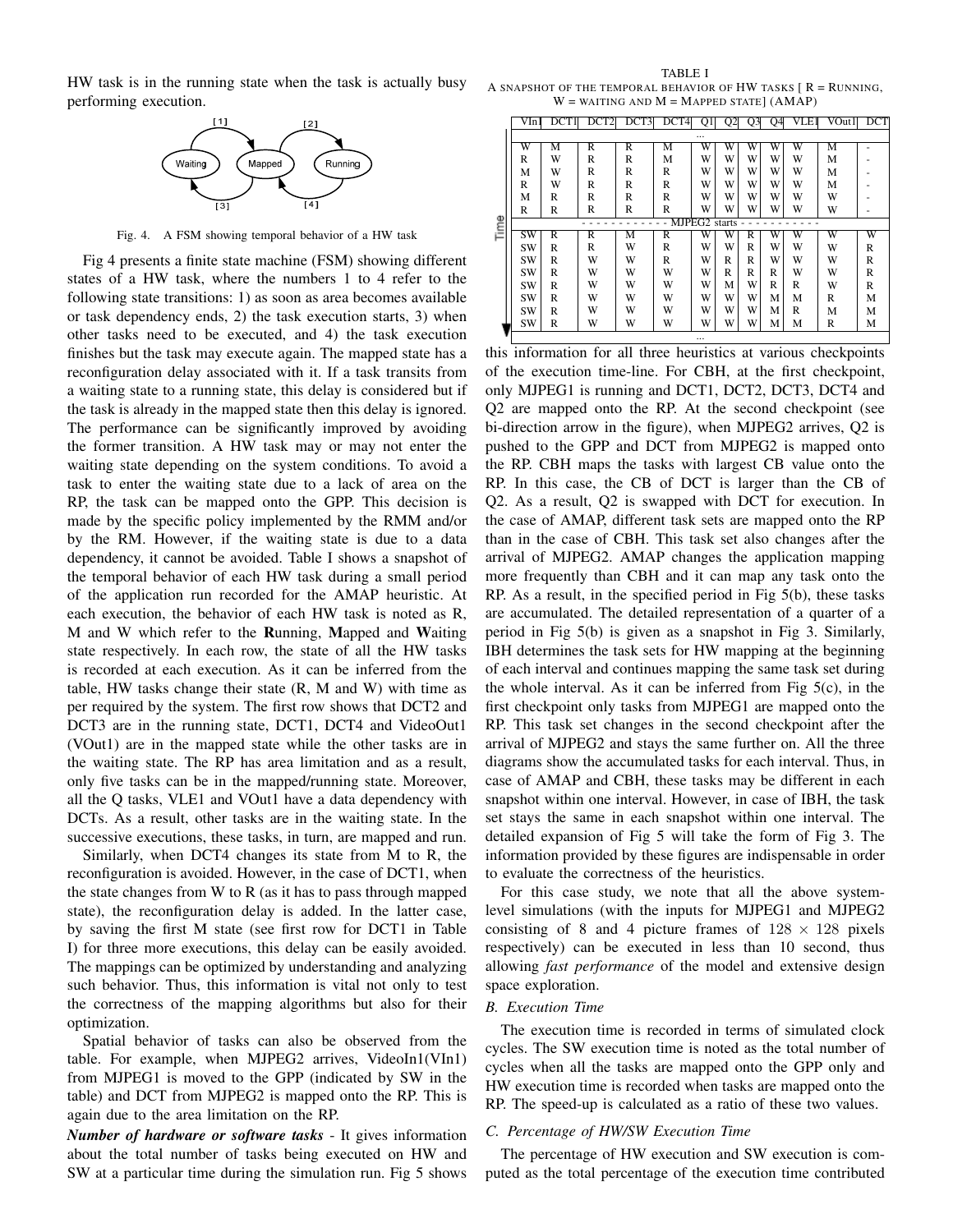|                           |                           |                                                                                                                                                                                                                   |                           | Task Mapped onto the RP                                                 |                     |                  |                           |          |      |
|---------------------------|---------------------------|-------------------------------------------------------------------------------------------------------------------------------------------------------------------------------------------------------------------|---------------------------|-------------------------------------------------------------------------|---------------------|------------------|---------------------------|----------|------|
| DCT1.                     |                           | DCT1, DCT1,                                                                                                                                                                                                       | DCT1.                     | DCT1.                                                                   | DCT1.               | DCT1.            | DCT1,                     |          |      |
| DCT <sub>2</sub>          |                           | DCT2. DCT2.                                                                                                                                                                                                       | DCT <sub>2</sub>          | DCT2.                                                                   | DCT2.               | DCT2.            | DCT2.                     |          |      |
| DCT3,                     |                           | DCT3. DCT3.                                                                                                                                                                                                       | DCT3.                     | DCT3.                                                                   | DCT3.               | DCT3.            | DCT3.                     | DCT      |      |
| DCT4,                     |                           | DCT4, DCT4,                                                                                                                                                                                                       | DCT4.                     | DCT4.                                                                   | DCT4.               | DCT4.            | DCT4.                     |          |      |
| Q <sub>2</sub>            | Q <sub>2</sub>            | DCT                                                                                                                                                                                                               | DCT                       | <b>DCT</b>                                                              | <b>DCT</b>          | <b>DCT</b>       | DCT                       |          |      |
| MJPEG1                    |                           |                                                                                                                                                                                                                   |                           |                                                                         |                     |                  |                           |          |      |
| MJPEG2                    |                           |                                                                                                                                                                                                                   |                           |                                                                         |                     |                  |                           |          | Time |
| n                         | 24352954                  | 64892654 104871419 146526124 186504889 226903764 266882529 307281404                                                                                                                                              |                           |                                                                         |                     |                  |                           |          |      |
|                           |                           |                                                                                                                                                                                                                   |                           |                                                                         |                     |                  |                           |          |      |
|                           |                           |                                                                                                                                                                                                                   |                           | $(a)$ CBH                                                               |                     |                  |                           |          |      |
|                           |                           |                                                                                                                                                                                                                   |                           |                                                                         |                     |                  |                           |          |      |
| DCT1.                     | DCT1.                     | DCT <sub>2</sub>                                                                                                                                                                                                  |                           | Task Mapped onto the RP                                                 | DCT <sub>2</sub>    | DCT <sub>2</sub> | DCT <sub>2</sub>          |          |      |
| DCT <sub>2</sub>          | DCT2.                     | DCT3.                                                                                                                                                                                                             | DCT <sub>2</sub><br>DCT3. | DCT <sub>2</sub><br>DCT3.                                               | DCT3.               | DCT3.            | DCT3.                     |          |      |
| DCT3.<br>DCT3.            |                           | DCT4.                                                                                                                                                                                                             | DCT4.                     | DCT4.                                                                   | DCT4.               | DCT4.            | DCT4.                     |          |      |
| DCT4.<br>DCT4.            |                           | DCT5.                                                                                                                                                                                                             | DCT5.                     | DCT5.                                                                   | DCT5.               | DCT5.            | DCT5.                     | DCT.     |      |
| Q2, Q3,                   | Q2, Q3, Q4,               |                                                                                                                                                                                                                   |                           | Q2, Q3, Q4, Q2, Q3, Q4, Q2, Q3, Q4, Q2, Q3, Q4, Q2, Q3, Q4, Q2, Q3, Q4, |                     |                  |                           |          |      |
| Q4, Q5                    |                           | $[{\bf Q5},{\bf DCT},{\bf Q}]$ $[{\bf Q5},{\bf DCT},{\bf Q}]$ ${\bf Q5},{\bf DCT},{\bf Q}$ ${\bf Q5},{\bf DCT},{\bf Q}]$ ${\bf Q5},{\bf DCT},{\bf Q}$ $[{\bf Q5},{\bf DCT},{\bf Q}]$ ${\bf Q5},{\bf DCT},{\bf Q}$ |                           |                                                                         |                     |                  |                           |          |      |
| MJPEG1 <sup>+</sup>       |                           |                                                                                                                                                                                                                   |                           |                                                                         |                     |                  |                           |          |      |
| MJPEG2                    |                           |                                                                                                                                                                                                                   |                           |                                                                         |                     |                  |                           |          | Time |
| 0                         | 21023003                  | 50233590                                                                                                                                                                                                          |                           | 79237914 112004986 142307136 175019325 202942891 236278868 298006350    |                     |                  |                           |          |      |
|                           |                           |                                                                                                                                                                                                                   |                           |                                                                         |                     |                  |                           |          |      |
|                           |                           |                                                                                                                                                                                                                   |                           | $(b)$ AMAP                                                              |                     |                  |                           |          |      |
|                           |                           |                                                                                                                                                                                                                   |                           | Task Mapped onto the RP                                                 |                     |                  |                           |          |      |
|                           | VideoIn1,                 | VideoIn1.                                                                                                                                                                                                         | VideoIn1.                 |                                                                         | VideoIn1. VideoIn1. | VideoIn1,        | VideoIn1.                 |          |      |
| DCT, Q.                   | VLE1.                     | VLE1.                                                                                                                                                                                                             | VLE1.                     | VLE1.                                                                   | VLE1.               | VLE1.            | VLE1.                     | VideoIn2 |      |
| DCT <sub>2</sub><br>DCT3. | VideoOut1.                | VideoOut1.                                                                                                                                                                                                        |                           | VideoOut1 VideoOut1 VideoOut1, VideoOut1 VideoOut1<br>DCT1.             | DCT1.               | DCT1.            |                           | DCT      |      |
| O2                        | DCT1.<br>DCT <sub>2</sub> | DCT1.<br>DCT <sub>2</sub>                                                                                                                                                                                         | DCT1.<br>DCT <sub>2</sub> | DCT <sub>2</sub>                                                        | DCT <sub>2</sub>    | DCT <sub>2</sub> | DCT1.<br>DCT <sub>2</sub> |          |      |
|                           |                           |                                                                                                                                                                                                                   |                           |                                                                         |                     |                  |                           |          |      |
|                           |                           |                                                                                                                                                                                                                   |                           |                                                                         |                     |                  |                           |          |      |
| <b>MJPEG1</b><br>MJPEG2   |                           |                                                                                                                                                                                                                   |                           |                                                                         |                     |                  |                           |          |      |

(c) IBH

Fig. 5. Task mapping breakdown with respect to time for different Heuristics

by the RP for HW execution and the total percentage of the execution time contributed by the GPP for SW execution of an application respectively. Similarly, the percentage of reconfiguration time calculates the percentage of the total execution time spent in reconfiguration. This provides an indication on how much of the total time is spent in the computation and how much is just spent in reconfigurations. These values are calculated as follows:

$$
SW\text{ exec.}(\%) = \frac{\sum_{i=1}^{N} #SWMappings(T_i) \cdot SWExceptione(T_i)}{\text{TotalExecTime}} \cdot 100 \quad (1)
$$

where  $\#\text{SWMappings}(T_i)$  is the total number of SW mappings counted by the model for task  $T_i$ , SWExecTime( $T_i$ ) is the software execution latency for task  $T_i$  and TotalExecTime is the total simulated execution time. HW execution time is given as:

$$
HW\text{ Excel.}(\%) \leq \frac{\sum_{i=1}^{N} \#HW\text{Mappings}(T_i) \cdot HW\text{ExecTime}(T_i)}{\text{TotalExecTime}} \cdot 100 \quad (2)
$$

Note that the HW execution percentage can only be given here as an upper bound, since the execution of tasks on the RP can be performed in parallel. The metric calculated here is an accumulated value. The simulator however can give the actual snapshots. A similar equation holds for the time spent reconfiguring:

$$
\text{Reconfig.}(\%) \leq \frac{\sum_{i=1}^{N} \# \text{Reconfig}(T_i) \cdot \text{ReconfigDelay}(T_i)}{\text{TotalExecTime}} \cdot 100 \qquad (3)
$$

where  $\#\text{Reconfig}(T_i)$  is the number of times  $T_i$  is configured and ReconfigDelay $(T_i)$  is the reconfiguration delay of  $T_i$ .

### *D. Number of Reconfigurations*

The number of reconfigurations is recorded as the total number of reconfigurations incurred during the execution of an application onto a given architecture. This provides an indication on how efficiently the reconfiguration delay was avoided while mapping tasks onto the RP. For example, mapping task A, task B, and then task A again on the RP requires 3 reconfigurations, while changing this sequence of mapping to task A, task A and then task B requires only 2 reconfigurations.

## *E. Time Weighted Area Usage*

The weighted area usage factor is a metric that computes how much area is used throughout the entire execution of an application on a particular architecture. This provides an indication on how efficiently the RP area is utilized. This is calculated as follows:

Area Usage(
$$
\%)
$$
 = 
$$
\frac{\sum_{i=1}^{N} \text{Area}(T_i) \cdot \text{HWExecTime}(T_i) \cdot \# \text{HWMappings}(T_i)}{\text{TotalExecTime} \cdot \text{Area(RP)}} \cdot 100 \tag{4}
$$

where Area $(T_i)$  is the area occupied by task  $T_i$  on the RP, HWExecTime $(T_i)$  is the hardware execution latency of  $T_i$ ,  $#HWMappings(T_i)$  is the total number of HW mappings counted by the model for task  $T_i$ , Area(RP) is the total area available on the RP and TotalExecTime is the total execution time of the application.

#### *F. Heuristics Comparison*

In this section, we compare the three heuristics AMAP, CBH and IBH by using the information recorded from the model as described in the previous subsection. Fig 6 depicts the results of running the three heuristics for mapping the MJPEG application onto the Molen architecture. Interestingly enough, it can be seen that AMAP achieves performance close to CBH in terms of area usage, number of reconfigurations and the total execution time. We might expect a significant difference since AMAP maps random tasks on the RP, whereas CBH maps carefully selected tasks onto the RP.



Fig. 7. Heuristics Comparison in terms of HW Execution, SW Execution and Reconfiguration with corresponding Application Speed-Up

As a matter of fact, CBH tries to choose a task with highest HW/SW latency difference and maps it onto the RP if it is more beneficial than executing it on the GPP. However, in this experiment the reconfiguration delay considered for all the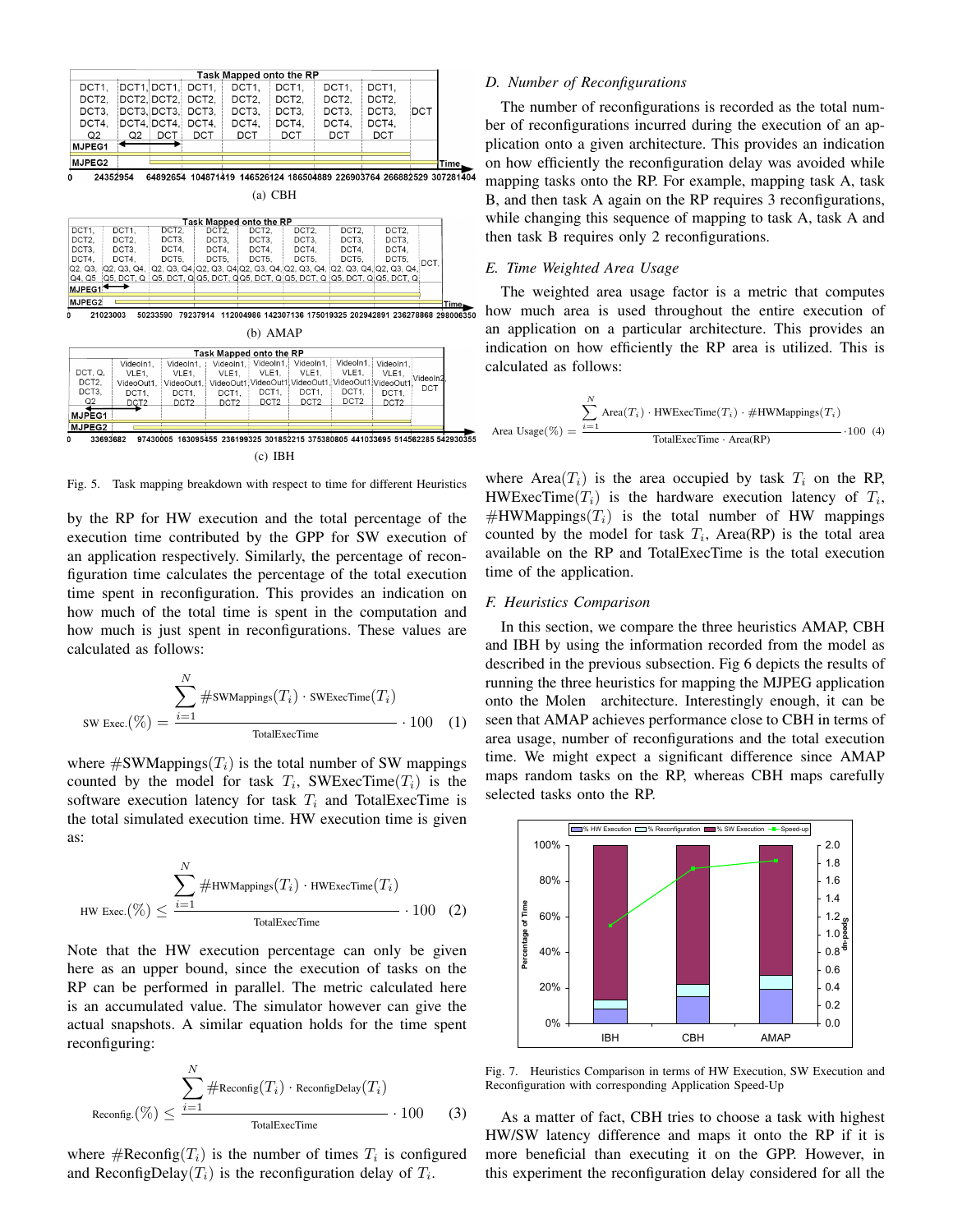

Fig. 6. Comparison of three Heuristics based on Area Usage, Number of Reconfigurations, and Total Execution Time

tasks is a constant factor. As a result, no matter which tasks are mapped onto the RP, the performance of both heuristics is almost the same. Nevertheless, the CBH can perform better in the cases where reconfiguration delay is variable. On the contrary, in the case of IBH, tasks are mapped onto the RP based on the execution count. As a result, many of the sequential tasks (in this case mostly VideoIn and VLE) are mapped onto the RP, thus making inefficient use of the parallelism available in the RP. As a result, this heuristic lags far behind the others. A similar explanation holds for the area usage as well (as shown in Fig 6(a)). Note that the number of reconfigurations for IBH is significantly lower compared to the other two. This is not due to an efficient algorithm which tries to optimize the reconfiguration delay, but this is because the HW mapping count is very low in this case.

Similarly, Fig 7 shows the comparison between the three heuristics in terms of HW and SW execution with respect to the speed-up. The primary y-axis in the graph is stacked as 100% and shows the contribution of HW execution, SW execution and reconfiguration to the total execution time. The secondary y-axis is the measure of the obtained speed-up. Having more HW task mappings, increases the HW execution speed, which in turn accelerates the application. However, it has a penalty to pay with respect to reconfiguration. The efficiency of the mapping heuristics lies in finding the best mapping while minimizing the number of reconfigurations. Nevertheless, in the figure, we see a linear contribution of the reconfiguration overhead to the total execution time. This is again due to the constant reconfiguration delay considered in the experiment. Note that this result can change drastically with a larger diversity of task sizes and reconfiguration delays. In the future, we will perform more experiments with real values of task sizes and reconfiguration delays.

Another observation that can be made from Fig 7 is the contribution of the HW execution, SW execution and reconfiguration to the total execution time. The figure shows that most of the application is executed on the GPP and only less than 30% of the total computation is done on the RP. This is due to the architectural restrictions. Due to the processor/coprocessor nature of the studied Molen architecture, the GPP and the RP run in a mutual exclusive way. This influences the mapping decision of the RMM, which in turn contributes to the lower HW execution rates. This significantly increases the total execution time. Note that the area usage is a time weighted factor in terms of total execution time (see equation 4). Thus, these two factors significantly contribute to the low area usage. The area usage can be increased either by mapping more tasks

onto the RP or by operating the RP and the GPP in parallel. The case study demonstrates that the framework is flexible and can efficiently assess various runtime mapping heuristics in terms of various design parameters. The comparison shows that the AMAP heuristic performs better in those cases when reconfiguration delay and area are considered as a constant factor. In other cases, CBH may perform better.

#### VI. CONCLUSION AND FUTURE WORK

In this paper, we described and tested a generic modeling and simulation framework for runtime task mapping for reconfigurable architectures. We instantiated a model for the Molen reconfigurable architecture to deploy the framework and used it to explore various design parameters. Due to the fast execution times, the model can be used to efficiently explore and/or evaluate various task mappings and record various architectural parameters such as execution time, area usage, number of reconfigurations and percentage of HW/SW mapping. We showed that the model is easy to construct and extend. This indicates that the presented framework can be efficiently used as a standard platform to facilitate easy comparison between various evaluations and, hence, can also be used as a reference tool for future research. In future work, we will validate the framework against a real implementation for final calibration in order to evaluate and increase its accuracy.

#### **REFERENCES**

- [1] Y. Qu et al., "Systemc-based design methodology for reconfigurable system-on-chip", *Proc. of the Euromicro Conf. on DSD05*, 2005.
- [2] J. Noguera et al., "System-level power-performance trade-offs in task scheduling for dynamically reconfigurable architectures", *Proc. of CASES03*, 2003.
- [3] P.-A. Hsiung et al., "Perfecto: A systemc-based design-space exploration framework for dynamically reconfigurable architectures," *ACM Trans. Reconfigurable Technol. Syst.*, vol. 1, no. 3, pp. 1–30, 2008.
- [4] T. Rissa et al., "System-level modelling and implementation technique for run-time reconfigurable systems" *Proc. of FCCM02*, 2002.
- [5] C. Ykman-Couvreur et al., "Design-time application exploration for mpsoc customized run-time management", in *Proc. of SoC05*, 2005, pp. 66– 69.
- [6] V. Nollet et al., "Run-time management of a mpsoc containing fpga fabric tiles," *IEEE Trans. VLSI System*, vol. 16, no. 1, pp. 24–33, 2008.
- [7] A. Pelkonen et al. "System-Level Modeling of Dynamically Reconfigurable Hardware with SystemC", *Proc. of IPDPS03*, USA, 2003.
- [8] K. Sigdel et al., "System-level runtime mapping exploration of reconfigurable architectures", *Proc. of RAW09*, 2009.
- [9] A. D. Pimentel et al., "A systematic approach to exploring embedded system architectures at multiple abstraction levels," *IEEE Trans. Comput.*, vol. 55, no. 2, pp. 99–112, 2006.
- [10] K. Sigdel et al., "rSesame-A generic system-level runtime simulation framework for reconfigurable architectures", *Proc. of FPT09*, 2009.
- [11] S. Vassiliadis et al., "The molen polymorphic processor," *IEEE Trans. Comput.*, pp. 1363– 1375, November, 2004.